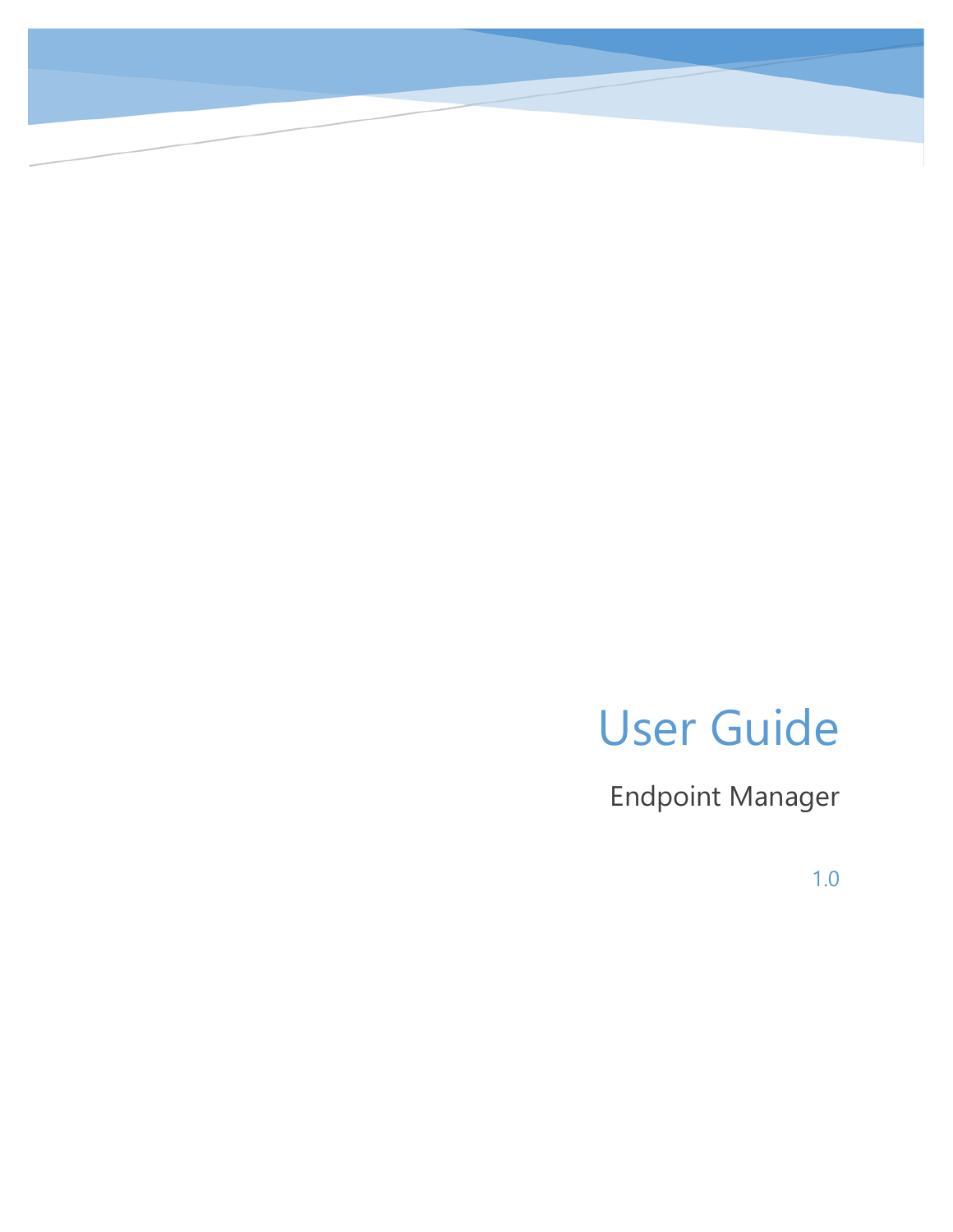# **User Guide - Endpoint Manager 1.0** Updated 27 May 2022

## **Contents**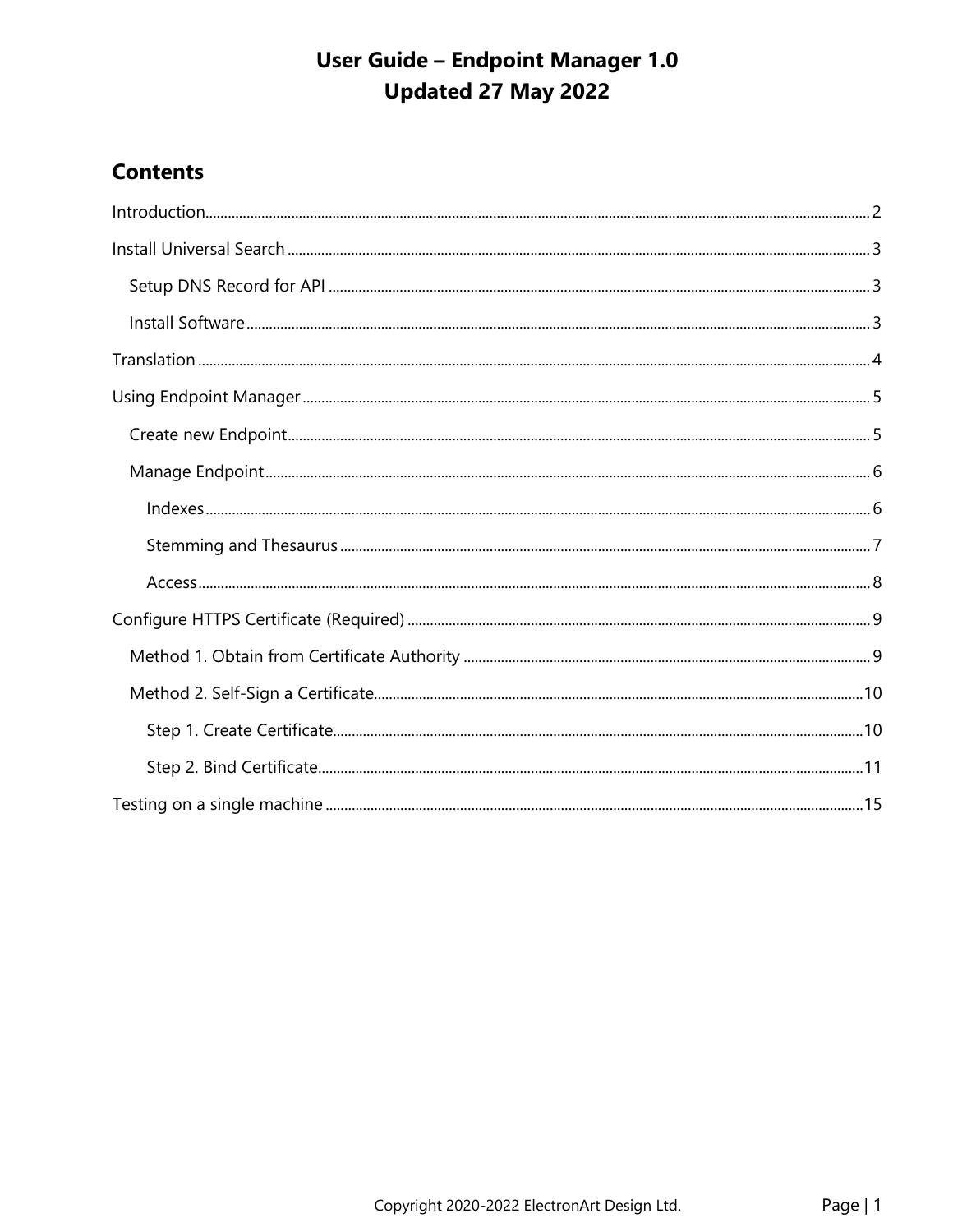# <span id="page-2-0"></span>Introduction

Endpoint Manager is part of the Universal Search System.

Before using the Endpoint Manager, it is necessary to set up the Universal Search Server on a Windows Server using Microsoft Internet Information Services (IIS) and create indexes using dtSearch Desktop or the Database Indexer or 365 Indexer add-on products.

Normally Universal Search Clients connect to an endpoint via https, users are limited to what indexes they can search according to Active Directory (if used).

It is also possible for demonstration or test purposes to run a Universal Search Client and an Endpoint Manager [on the same machine.](#page-15-0) This requires that Microsoft IIS is installed (e.g., Windows 10 Pro).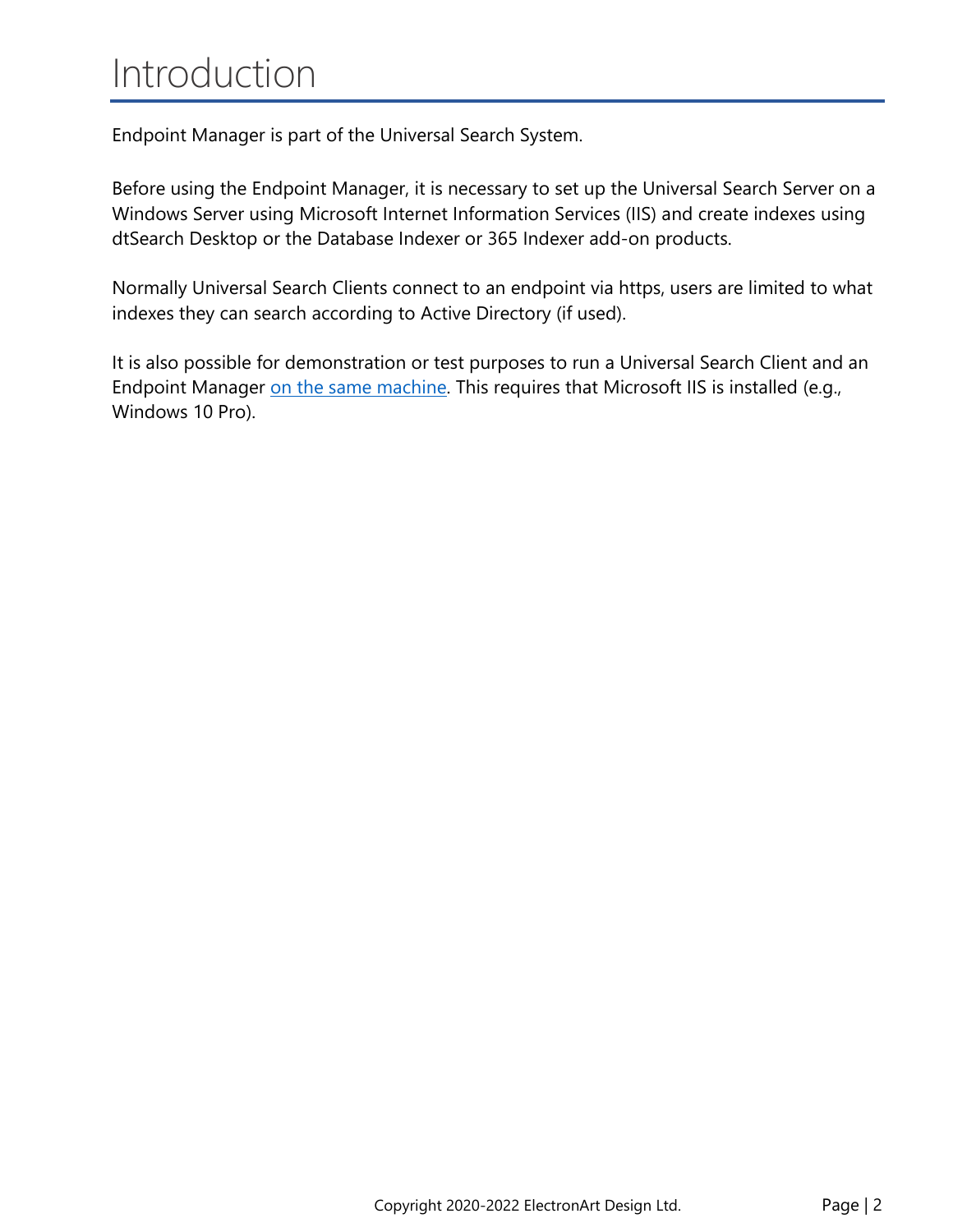# <span id="page-3-0"></span>Install Universal Search

Follow these steps to install and configure Universal Search on Windows Server using Microsoft Internet Information Services (IIS).

## <span id="page-3-1"></span>Setup DNS Record for API

Create a new Domain Name Address (DNS) that points to your servers IP Address. This will be the address that search clients use to connect to the server e*.g., search.contoso.com* 

Tip: Typically, this is achieved by using your hosting providers control panel to create an A-Name DNS record. Consult your website hosting provider if you do not know how to do this.

Ensure that TCP Port 80 and 443 are allowed inbound by your server's firewall.

### <span id="page-3-2"></span>Install Software

#### 1. Extract UniversalSearch.zip on the server

Run the Universal Search msi file, it will extract the following files to the selected directory:

- • PDFHighlighterSetup.msi
- EndpointManagerSetup.msi
- • Setup.exe

#### 2. Run Setup.exe

The utility will check that necessary dependencies are installed and then install **PDF Highlighter** and **Endpoint Manager.**

Install any missing dependencies if prompted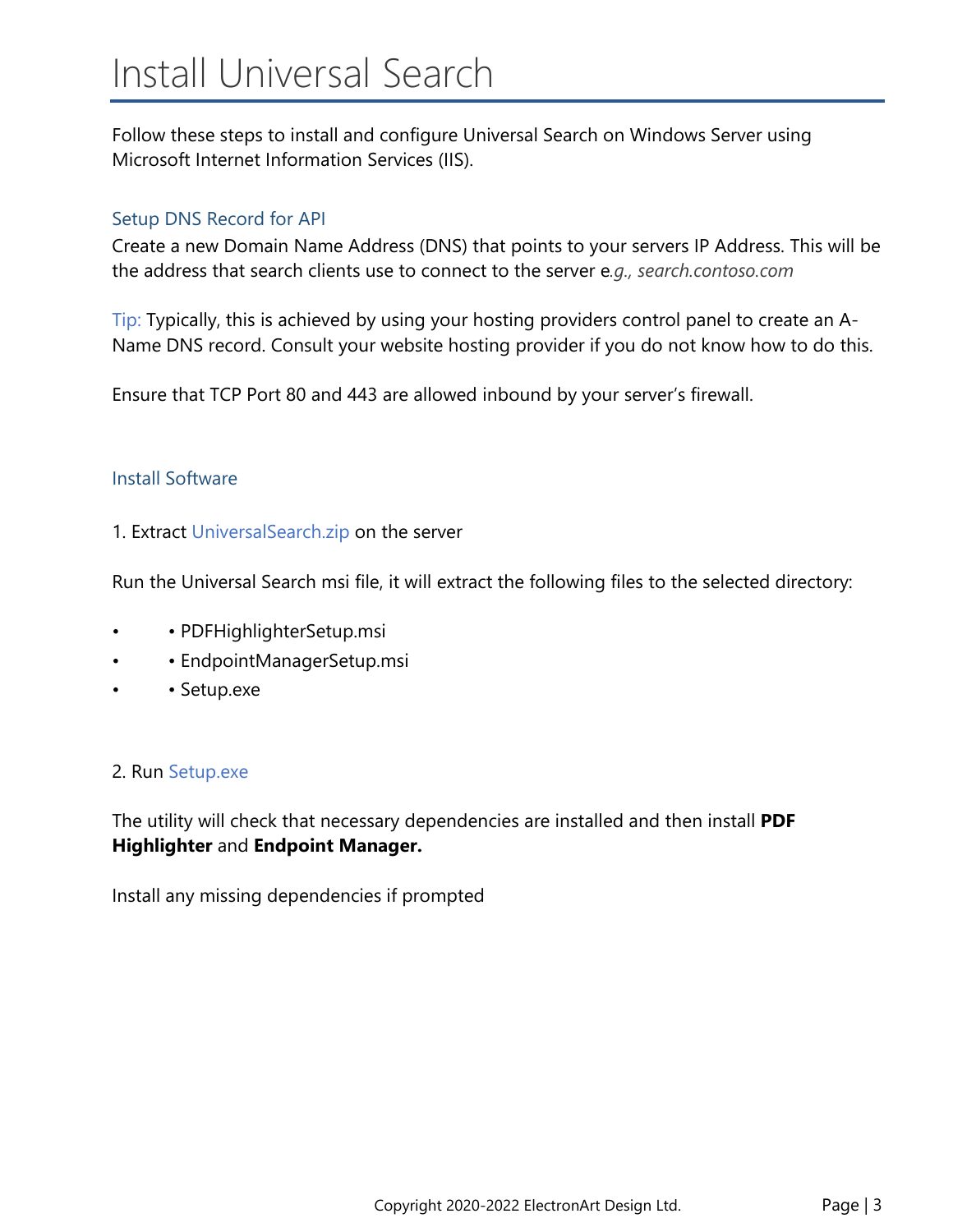# <span id="page-4-0"></span>Translation

The default language of the Endpoint Manager user interface is English. To translate the user interface, make a copy of the **EndpointManager – template.lang** file which is in the **\I18N** subfolder.

Place the untranslated copy of the template file in the same folder as the EndpointManager.exe file and run Endpoint Manager, you will see all the English text is replaced by pseudo-language with a width 30% wider than English to account for the typical expansion that occurs in translating from English to many other languages. Text Labels in Endpoint Manager will automatically expand to accommodate the length of the text.

Translate the appropriate text using a text editor (e.g., Notepad), save it in utf-8 format (we suggest you rename it using IETF language tags (e.g. **fr-CA.lang** for Canadian French) and place the file in the same folder as EndpointManager.exe.

If a file with filename extension **.lang** is found when Endpoint Manager is run, it will read the file to translate the user interface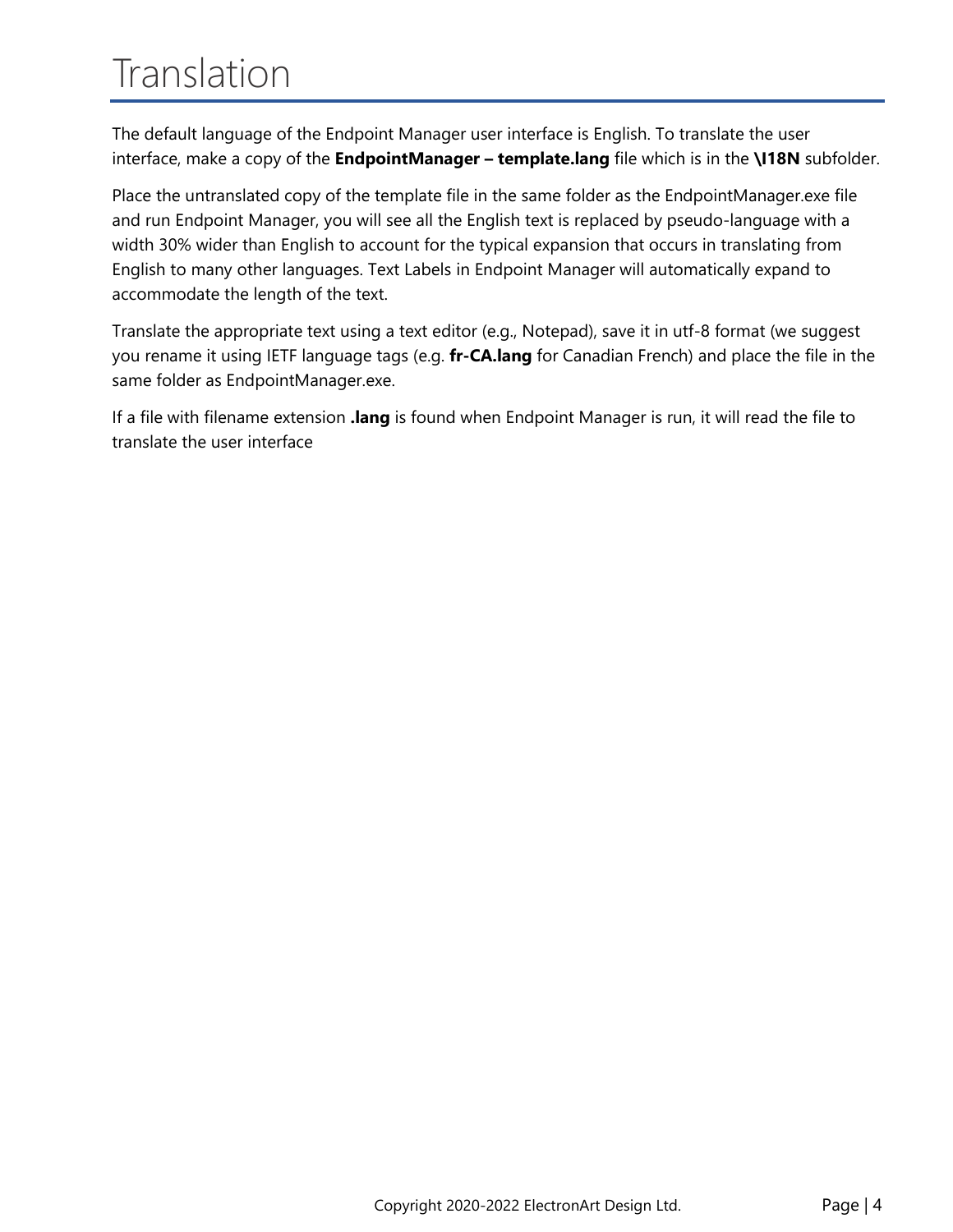# <span id="page-5-0"></span>Using Endpoint Manager

Before setting up an endpoint, create indexes using **dtSearch Desktop** and optionally the **Database Indexer** and/or **365 Indexer** add-ons. If using dtSearch Desktop use the Create Index (Advanced) option and select the options to **cache documents in the index** and **Cache text in the index.**

Use Endpoint Manager to create and manage the search endpoints.

## <span id="page-5-1"></span>Create new Endpoint

- 1. From the start menu, run **Universal Search Endpoint Manager**
- 2. Click *New…*
- 3. Complete the steps:
- a. Enter a *Display Name*

Displayed to users connecting via Universal Search Client

- b. Enter the *Search API Address*
- The DNS Address you configured earlier e.g., search.contoso.com c. Click **OK**

| Create Endpoint                                |    |        |
|------------------------------------------------|----|--------|
| <b>Display Name</b>                            |    |        |
| <b>Example Endpoint</b>                        |    |        |
| <b>Search API Address</b>                      |    |        |
| search.example.com                             |    |        |
| A subdomain of your organisation's domain name |    |        |
|                                                | OK | Cancel |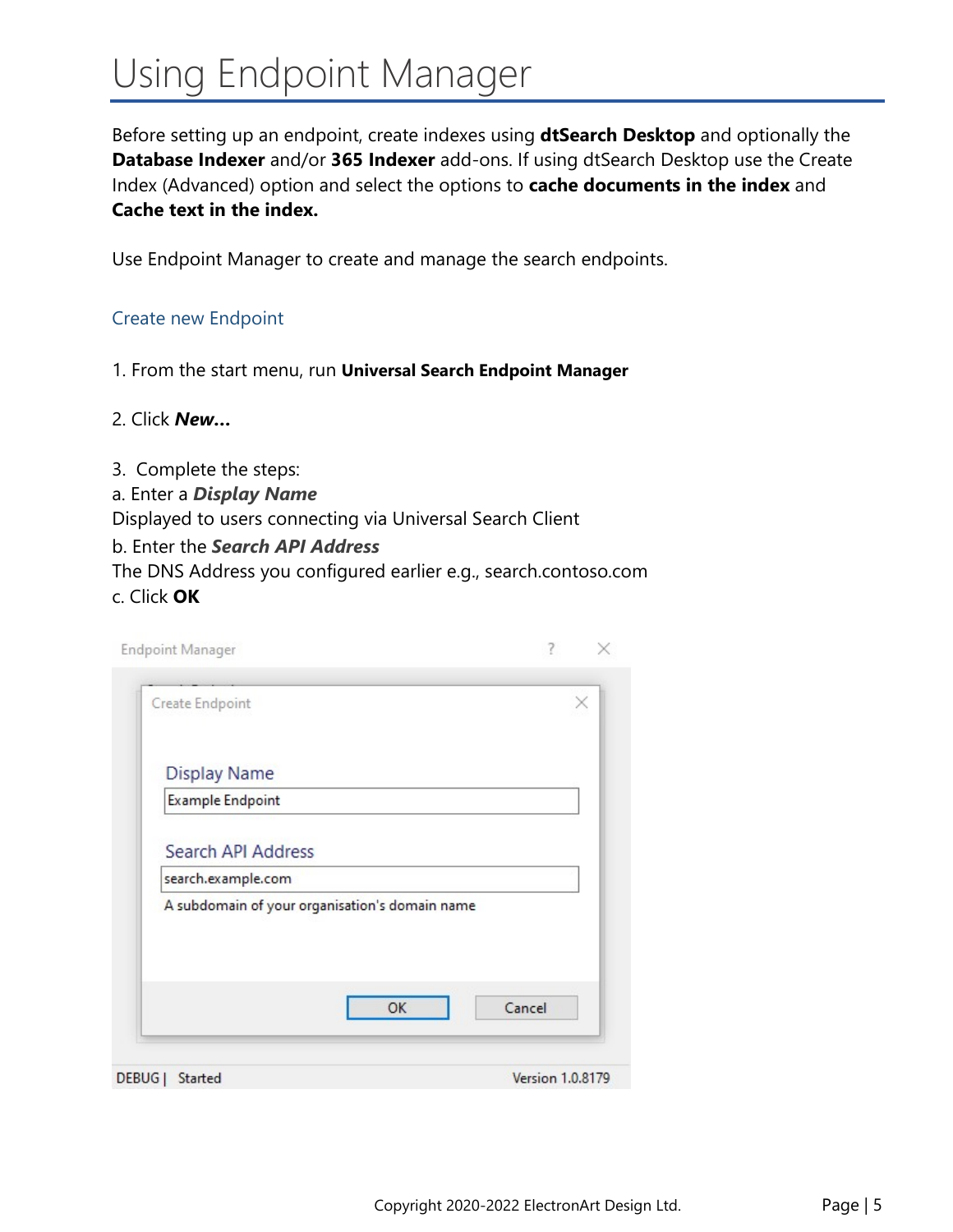# <span id="page-6-0"></span>Manage Endpoint

Use the **Manage Search API Endpoint** dialog to configure endpoint settings including Indexes, Stemming, Thesaurus and Access settings.

The dialog appears immediately after creating a new Endpoint, or when you select an existing endpoint and click the **Edit** button.

#### <span id="page-6-1"></span>Indexes

Use the Indexes tab to add and remove dtSearch Indexes and Index Libraries to an Endpoint.

Indexes added are searchable to all users permitted by the *Access* tab.

| Indexes                  | Manage Search API Endpoint<br>Stemming & Thesaurus Access         |        |     |
|--------------------------|-------------------------------------------------------------------|--------|-----|
|                          |                                                                   |        |     |
|                          |                                                                   |        |     |
|                          | Indexes (*.ix)                                                    |        |     |
|                          |                                                                   | Remove | Add |
|                          | Invoices 2022 [C:\Users\Ray\AppData\Local\dtSearch\Invoices 2022] |        |     |
|                          |                                                                   |        |     |
| $\overline{\phantom{a}}$ |                                                                   |        | X   |
|                          |                                                                   |        |     |
|                          |                                                                   |        |     |
|                          | Index Libraries (*.ilb)                                           |        |     |
|                          |                                                                   | Remove | Add |
|                          |                                                                   |        |     |
|                          |                                                                   |        |     |
|                          |                                                                   |        |     |
|                          |                                                                   |        |     |
|                          |                                                                   |        |     |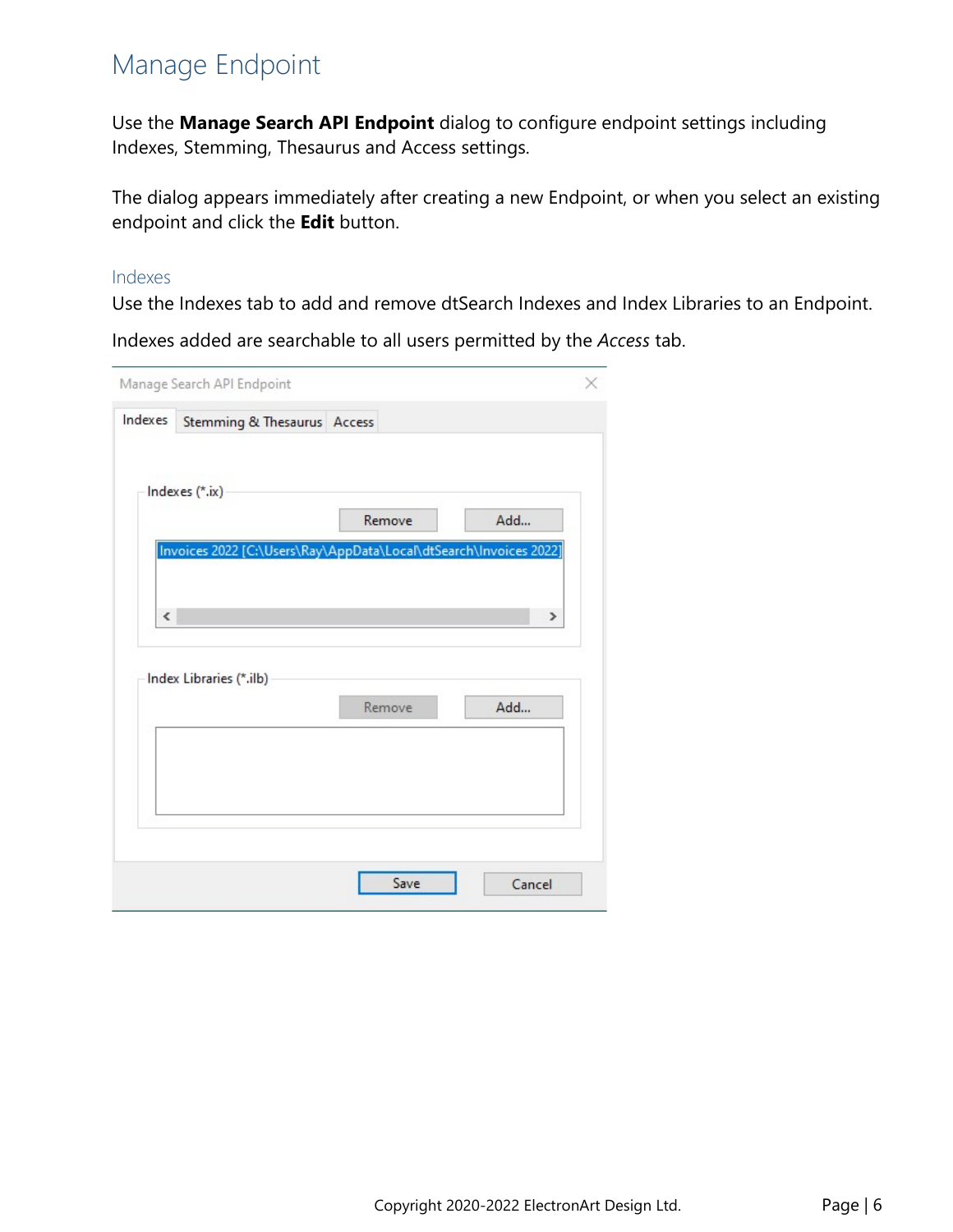<span id="page-7-0"></span>Use the **Stemming & Thesaurus** tab to add Stemming and Thesaurus files to your Endpoint

#### *Stemming files*

Add Stemming options to the Endpoint by adding Stemming files (\*.dat) Stemming is used to extend a search to cover grammatical variations of words.

### *Thesaurus files*

Add Thesaurus options to the Endpoint by adding Thesaurus Files (\*.xml) Thesaurus files are used to add Synonym Search to an Endpoint.

| Indexes                  | Stemming & Thesaurus Access |                                                        |                           |
|--------------------------|-----------------------------|--------------------------------------------------------|---------------------------|
| Stemming[1]              |                             | Add                                                    | Move A                    |
| Language                 | File path                   |                                                        |                           |
|                          |                             | English.dat D:\Documents\Stemming Files\ST_English.dat |                           |
|                          |                             |                                                        |                           |
|                          |                             |                                                        |                           |
| $\overline{\phantom{a}}$ |                             |                                                        | $\rightarrow$             |
|                          |                             | Remove                                                 | Move $\blacktriangledown$ |
|                          |                             |                                                        |                           |
|                          |                             | Add                                                    | Move A                    |
| Thesaurus                | File path                   |                                                        |                           |
|                          |                             |                                                        |                           |
| Thesaurus[0]             |                             |                                                        |                           |
|                          |                             |                                                        |                           |
|                          |                             |                                                        |                           |
|                          |                             | Remove                                                 | Move $\blacktriangledown$ |

Use User Thesaurus Plus to create and manage multiple Thesaurus files.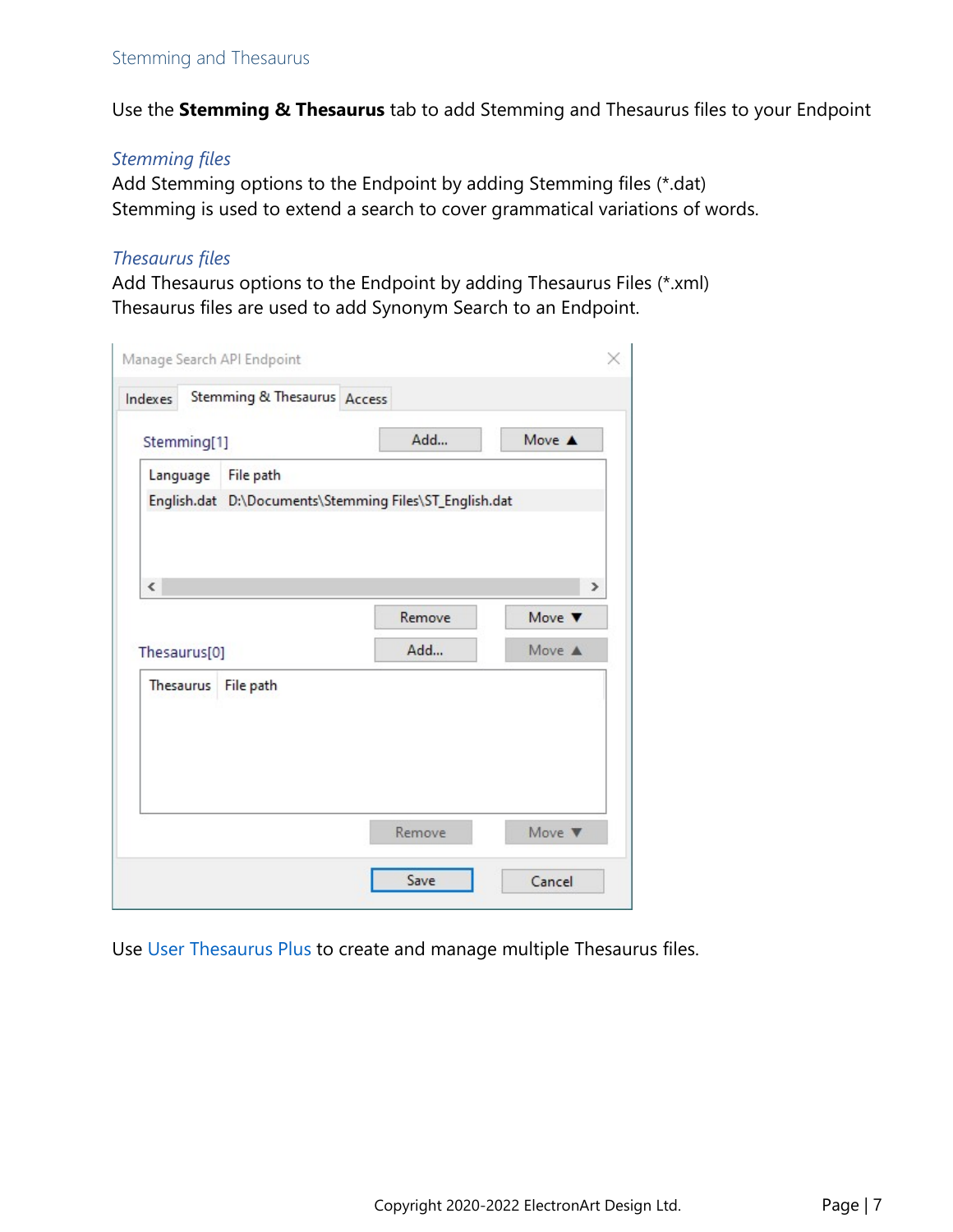### <span id="page-8-0"></span>Access

Use the access tab to control which Users and Groups can search Indexes added to the Endpoint.

*Note*: To use Active Directory options, the software must be running on a Windows Server configured with Active Directory.

#### **(Active Directory) Any authenticated user**

Any user that is part of the Server's Active Directory may search indexes assigned to the endpoint. Users connecting to the Endpoint will be required to log in with the credentials assigned to them in Active Directory. This option is disabled on computers that are not configured with Active Directory.

### **(Active Directory) Selected Users and Groups**

Only selected users and groups of users may search indexes assigned to the endpoint. Users connecting to the Endpoint will be required to log in with the credentials assigned to them in Active Directory. This option is disabled on computers that are not configured with Active Directory

### **Anybody (No Security)**

When chosen, anybody connecting to the Endpoint can search Indexes added to the endpoint without logging in.

| Indexes | Stemming & Thesaurus                                        | Access                                                |        |
|---------|-------------------------------------------------------------|-------------------------------------------------------|--------|
|         | Manage access to Endpoint                                   |                                                       |        |
|         |                                                             | This computer is not configured for Active Directory. |        |
|         | (Active Directory) Any authenticated user                   |                                                       |        |
|         | (Active Directory) Selected Users and Groups:               |                                                       |        |
|         | <b>Users / Groups</b>                                       |                                                       | Add    |
|         |                                                             |                                                       | Remove |
|         |                                                             |                                                       |        |
|         |                                                             |                                                       |        |
|         |                                                             |                                                       |        |
|         |                                                             |                                                       |        |
|         | Anybody (No security)<br>Require secure connections (HTTPS) |                                                       |        |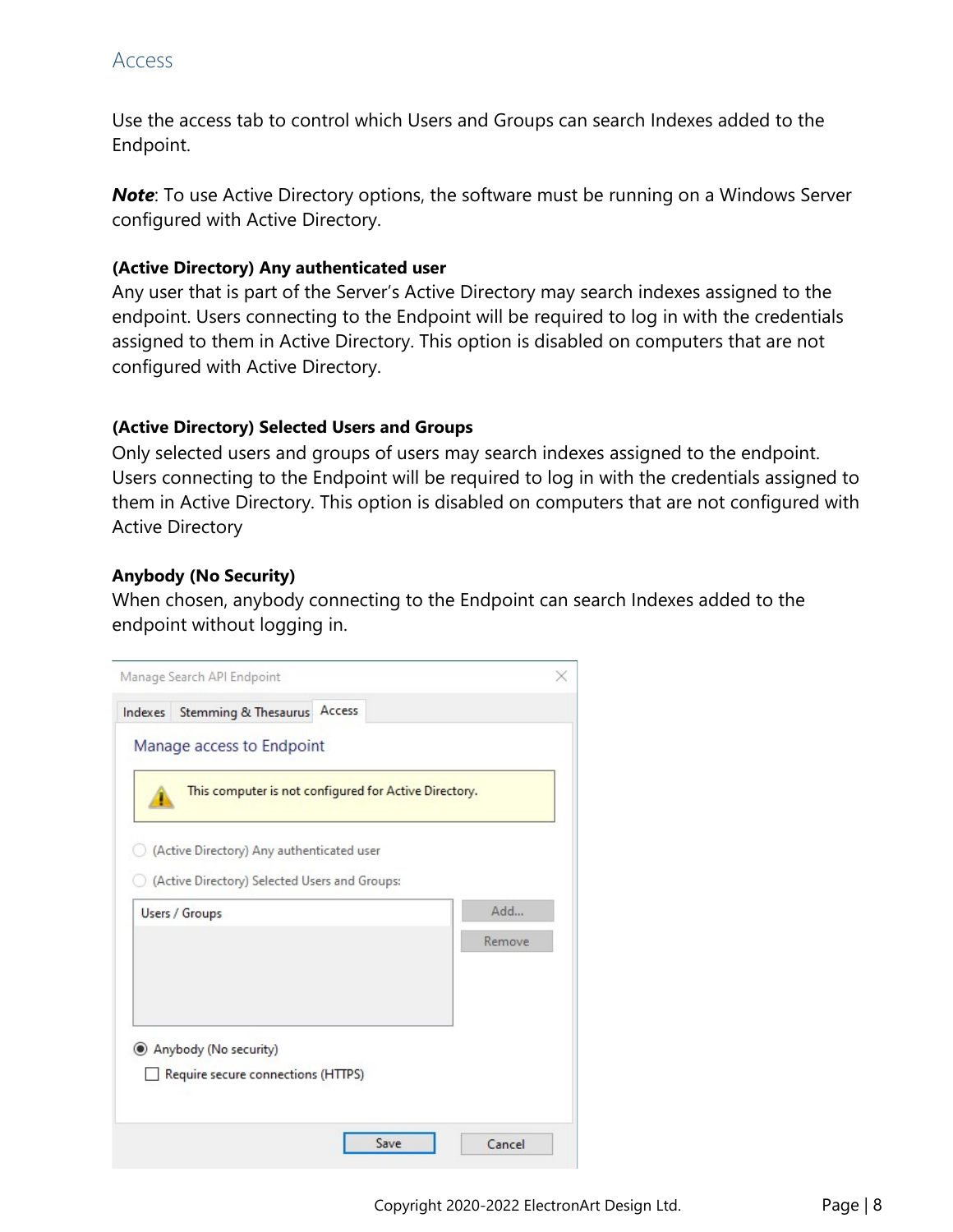# <span id="page-9-0"></span>Configure HTTPS Certificate (Required)

The Universal Search Client requires that HTTPS is configured on the endpoint for secure communications. There are two methods to obtain a certificate:

1. Obtain from a Certificate Authority

Obtain a certificate from a certificate authority if clients need to connect securely from outside the corporate network over the internet.

2. Self-Sign a Certificate

Sign your own certificate if all clients will connect over the local network.

# <span id="page-9-1"></span>Method 1. Obtain from Certificate Authority

To obtain a Certificate from a Certificate Authority, we recommend using the LetsEncrypt Certificate Authority 1 and use the included **Windows ACME Simple (WACS)** utility to automatically obtain and configure your Endpoint with the new certificate.

#### 1. Run **wacs.exe**

2. When prompted, Select **Create new certificate (simple for IIS)**



3. When prompted, enter the number that corresponds to the Endpoint Name.

4. When prompted to pick bindings, select **All Bindings**

5. The utility will now perform the necessary steps to generate an HTTPS Certificate and configure IIS to use it on the given site.

6. Confirm you want a scheduled task to automatically renew the certificate, or update the existing scheduled task as required.

That's it, you're done. Your endpoint will now be HTTPS configured and certificate renewals will occur automatically in a scheduled task.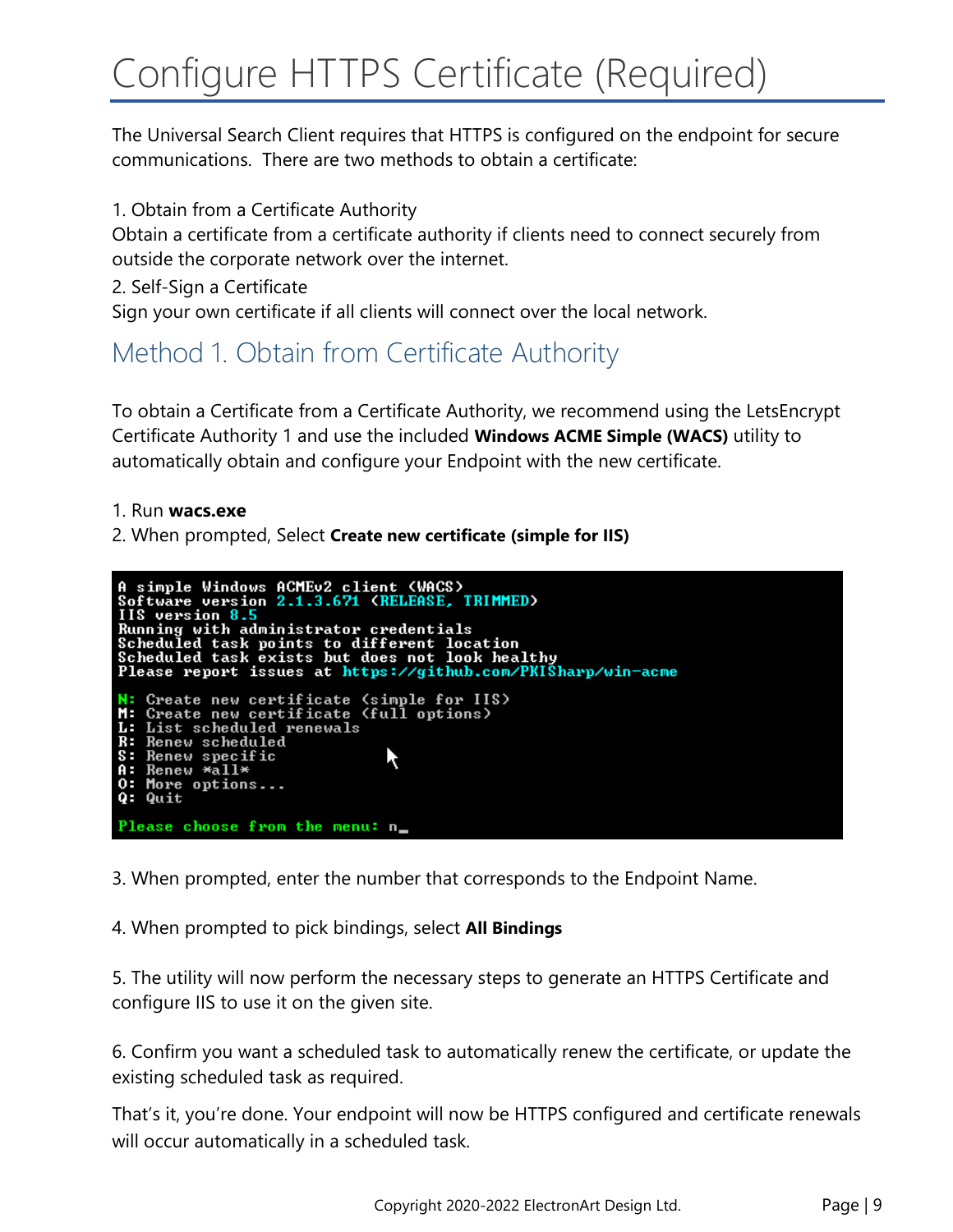# <span id="page-10-0"></span>Method 2. Self-Sign a Certificate

There are three steps to create and use a self-signed certificate.

- 1. Use **IIS Manager** to Create the Self Signed Certificate
- 2. Bind the Certificate to the website

3. Trust the Certificate on client machines via Group Policy or manually install on all client machines.

### <span id="page-10-1"></span>Step 1. Create Certificate

- 1. From the Start menu, launch IIS Manager
- 2. In the Server Node, select Server Certificates



3. In the Actions Panel, select Create Self-Signed Certificate…

When prompted, enter a friendly name. This should be something memorable that describes the Endpoint. e.g., Contoso Search

#### Press OK

A new certificate has been created.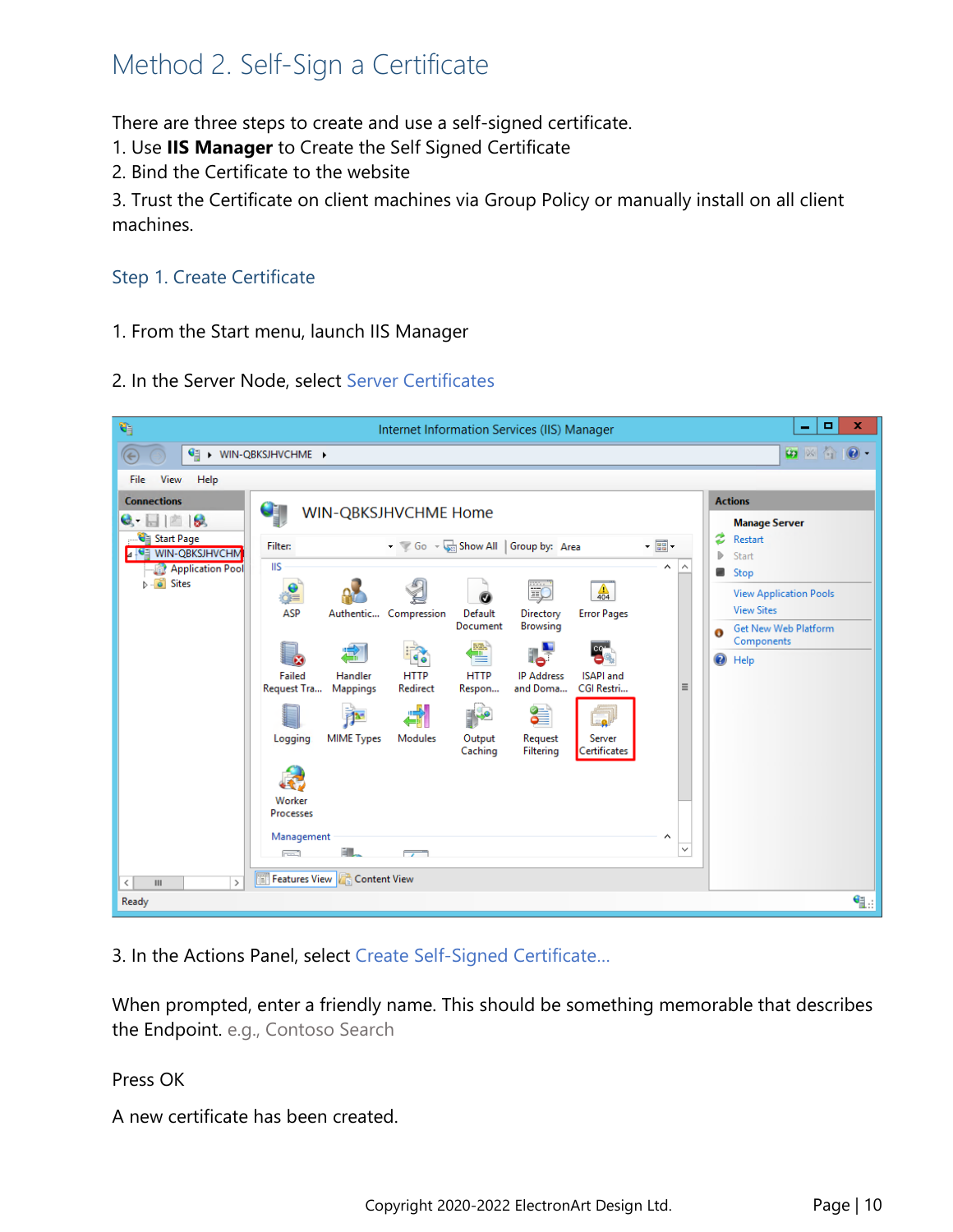## <span id="page-11-0"></span>Step 2. Bind Certificate

1. In the Connections Panel, find your site inside the Sites Node



2. In the Actions Panel, under Edit Site, select **Bindings…**

|                     |                                      |      | <b>Site Bindings</b> |                 | 2<br>x |
|---------------------|--------------------------------------|------|----------------------|-----------------|--------|
| 咚                   |                                      | Port | <b>IP Address</b>    |                 |        |
| <b>Type</b><br>http | <b>Host Name</b><br>test.example.com | 80   | $\star$              | Binding Informa | Add    |
|                     |                                      |      |                      |                 | Edit   |
|                     |                                      |      |                      |                 | Remove |
|                     |                                      |      |                      |                 | Browse |
|                     |                                      |      |                      |                 |        |
|                     |                                      |      |                      |                 |        |
|                     |                                      |      |                      |                 |        |
|                     |                                      |      |                      |                 |        |
|                     |                                      |      |                      |                 |        |
|                     |                                      |      |                      |                 |        |
|                     |                                      |      |                      |                 | Close  |

Make a note of the **Host Name** bound to **Port** 80.

3. Click **Add…**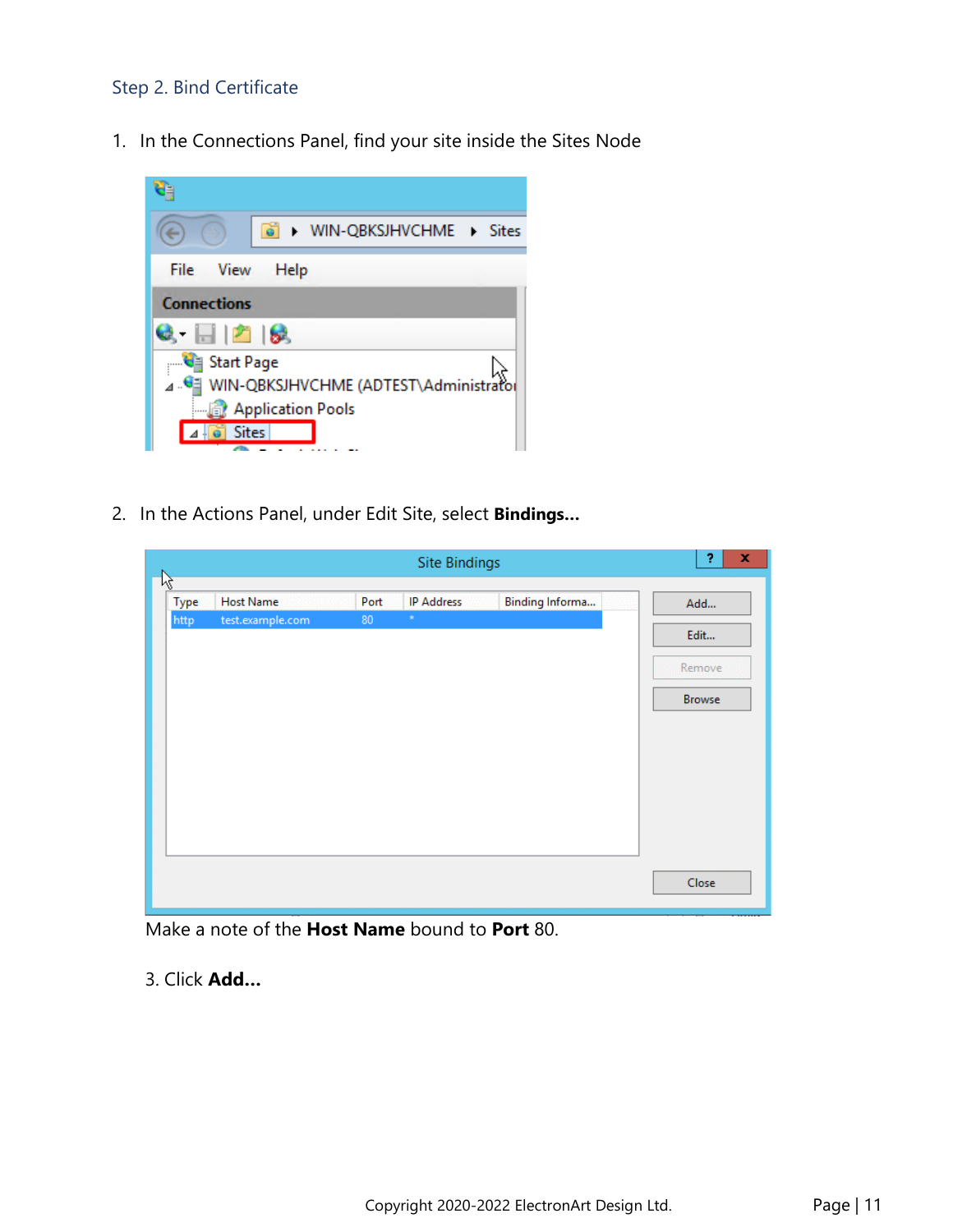|                                                                                         | <b>Add Site Binding</b>       |                        | ?<br>×         |
|-----------------------------------------------------------------------------------------|-------------------------------|------------------------|----------------|
| Type:<br>https<br>v<br>Host name:<br>test.example.com<br>Require Server Name Indication | IP address:<br>All Unassigned | Port:<br>443<br>v<br>ĸ |                |
| <b>SSL</b> certificate:<br>Contoso Search                                               | ٧                             | Select<br><b>OK</b>    | View<br>Cancel |

Do the following:

- a. Set **Type** to *https*
- b. Set **Host Name** to the same as noted previously
- c. Select the **SSL Certificate** you created.
- d. Press **OK.** The binding already used warning can be safely ignored.

Step 3. Trust Certificate on Client Computers.

### *Export the Certificate*

#### 1. Run **mmc.exe**

| E        | Run                                                                                                      |
|----------|----------------------------------------------------------------------------------------------------------|
|          | Type the name of a program, folder, document, or Internet<br>resource, and Windows will open it for you. |
| $O$ pen: | mmc.exe<br>w<br>This task will be created with administrative privileges.                                |
|          | Cancel<br>ок<br>Browse                                                                                   |

2. Go to **File -> Add/Remove Snap In**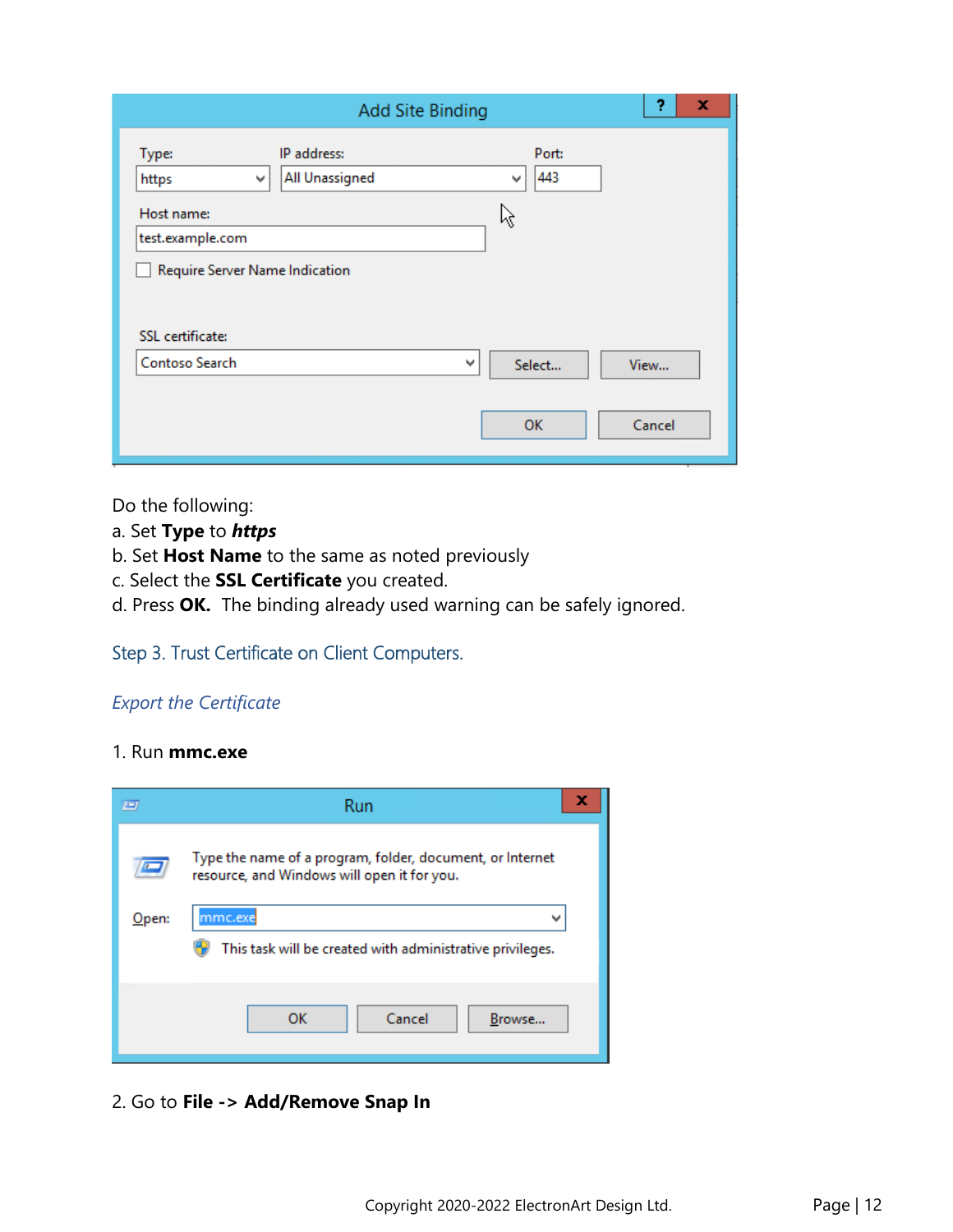## 3. Add the **Certificates** Snap In

| Vendor<br>Snap-in<br>Active Directory Do<br>圓層 Active Directory Site Microsoft Cor<br>Active Directory Use Microsoft Cor | Microsoft Cor |          | Console Root | <b>Edit Extensions</b> |
|--------------------------------------------------------------------------------------------------------------------------|---------------|----------|--------------|------------------------|
|                                                                                                                          |               |          |              |                        |
|                                                                                                                          |               |          |              | Remove                 |
|                                                                                                                          |               | $\equiv$ |              |                        |
| <b>ActiveX Control</b>                                                                                                   | Microsoft Cor |          |              |                        |
| <b>ADSI Edit</b>                                                                                                         | Microsoft Cor |          |              | Move Up                |
| <b>A.</b> Authorization Manager                                                                                          | Microsoft Cor |          |              | Move Down              |
| Certificate Templates                                                                                                    | Microsoft Cor | $Add$ >  |              |                        |
| Certificates                                                                                                             | Microsoft Cor |          |              |                        |
| <b>La Certification Authority</b>                                                                                        | Microsoft Cor |          |              |                        |
| Component Services                                                                                                       | Microsoft Cor |          |              |                        |
| Computer Managem                                                                                                         | Microsoft Cor |          |              |                        |
| Device Manager                                                                                                           | Microsoft Cor |          |              |                        |
| Disk Management                                                                                                          | Microsoft and |          |              |                        |
| $m2$ DNS                                                                                                                 | Microsoft Cor |          |              | Advanced               |
|                                                                                                                          |               |          |              |                        |
| Description:                                                                                                             |               |          |              |                        |

4. When prompted, select **Computer Account** and **Local Computer…** then finish. Press **OK** to close the dialog.

5. From the MMC Console, navigate to *Certificates (Local Computer)\Personal\Certificates*

6. Find and select your certificate using the **Friendly Name** column

| ÷                                                  |                                                                       | ΥP                     |                          |                      |               |          |
|----------------------------------------------------|-----------------------------------------------------------------------|------------------------|--------------------------|----------------------|---------------|----------|
| ▴<br><b>Issued To</b>                              | <b>Issued By</b>                                                      | <b>Expiration Date</b> | <b>Intended Purposes</b> | <b>Friendly Name</b> | <b>Status</b> | Certific |
| adtest.electronart.co.uk                           | adtest-WIN-QBKSJHVCHME-CA                                             | 11/10/2021             | Server Authenticati      | <none></none>        |               | SSTP-N   |
| adtest-WIN-QBKSJHVCHME-                            | adtest-WIN-QBKSJHVCHME-CA                                             | 11/11/2024             | <all></all>              | <none></none>        |               |          |
|                                                    | <mark>河</mark> WIN-QBKSJHVCHME.adtest.e WIN-QBKSJHVCHME.adtest.electr | 1/22/2021              | Server Authenticati      | Contoso Search       |               |          |
| WIN-QBKSJHVCHME.adtest.e adtest-WIN-QBKSJHVCHME-CA |                                                                       | 11/10/2020             | Client Authenticati      | <none></none>        |               | Domail   |
|                                                    |                                                                       |                        |                          |                      |               |          |
|                                                    |                                                                       |                        |                          |                      |               |          |
|                                                    |                                                                       |                        |                          |                      |               |          |
|                                                    |                                                                       |                        |                          |                      |               |          |
| ÷                                                  |                                                                       |                        |                          |                      |               |          |
|                                                    |                                                                       |                        |                          |                      |               |          |
|                                                    |                                                                       |                        |                          |                      |               |          |
|                                                    |                                                                       |                        |                          |                      |               |          |
|                                                    |                                                                       |                        |                          |                      |               |          |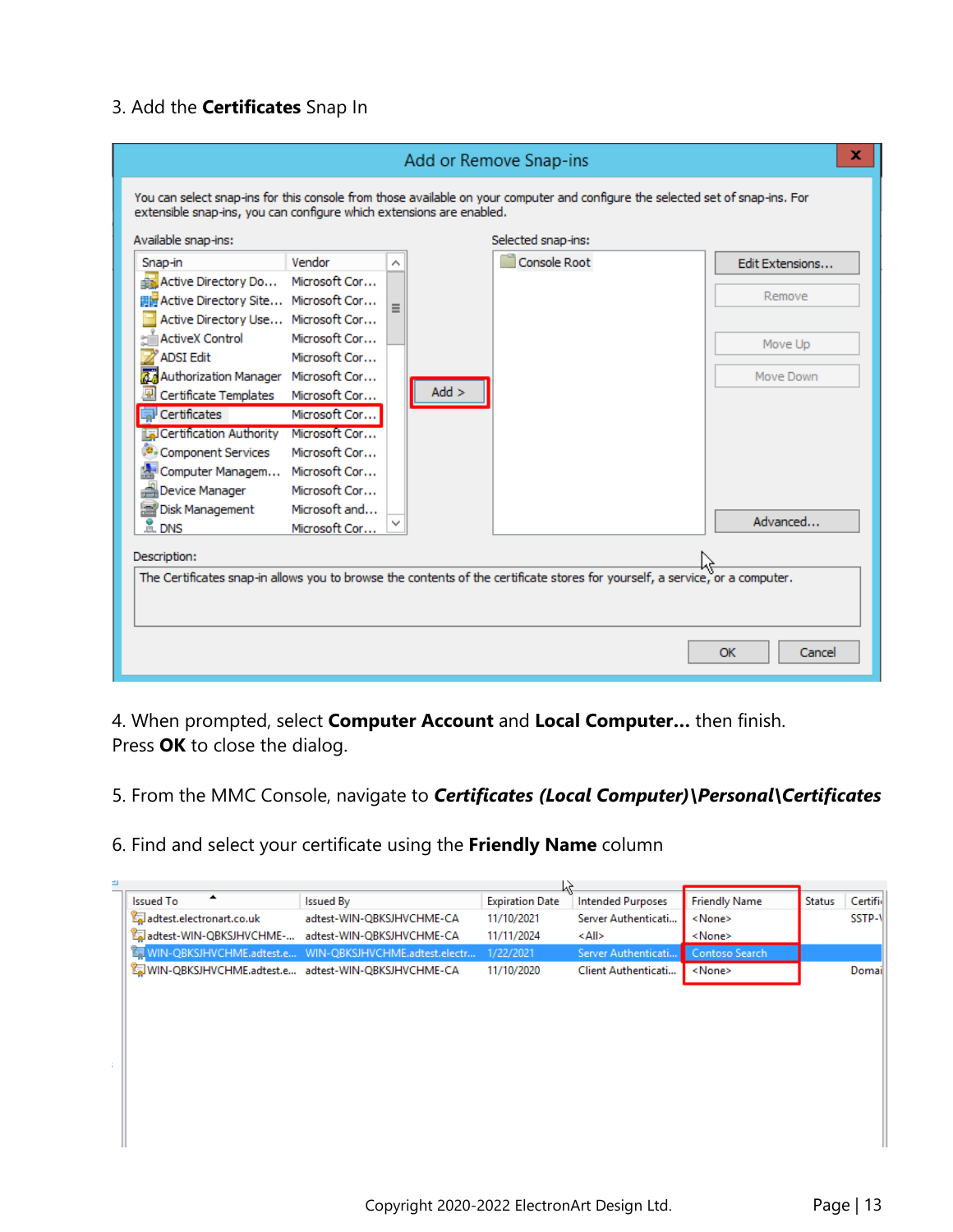7. Go to **Action > All Tasks > Export…** to launch the Certificate Export Wizard.

### 8. When prompted, select **No, do not export the private key**

#### 9. Select DER encoded binary X.509 (.CER).

Click Next and choose a location to save the certificate.

|                                                                          | x      |
|--------------------------------------------------------------------------|--------|
| Certificate Export Wizard<br>$\left( \leftarrow \right)$                 |        |
| <b>File to Export</b><br>Specify the name of the file you want to export |        |
| File name:<br>C:\Users\Administrator\Desktop\Contoso Public Cert.cer     | Browse |

10. Click **Next** then **Finish** to export the Certificate.

The public certificate file is now created in the selected location.

#### *Trust via Group Policy*

If your server and client computers use Active Directory, follow the steps in this Microsoft [Group Policy guide](https://docs.microsoft.com/en-us/windows-server/identity/ad-fs/deployment/distribute-certificates-to-client-computers-by-using-group-policy)

*https://docs.microsoft.com/en-us/windows-server/identity/ad-fs/deployment/distribute-certificates-toclient-computers-by-using-group-policy* 

#### *Trust Manually*

Distribute the created **.CER** file to client computers.

On each client computer, right click and **Install** the Certificate file.